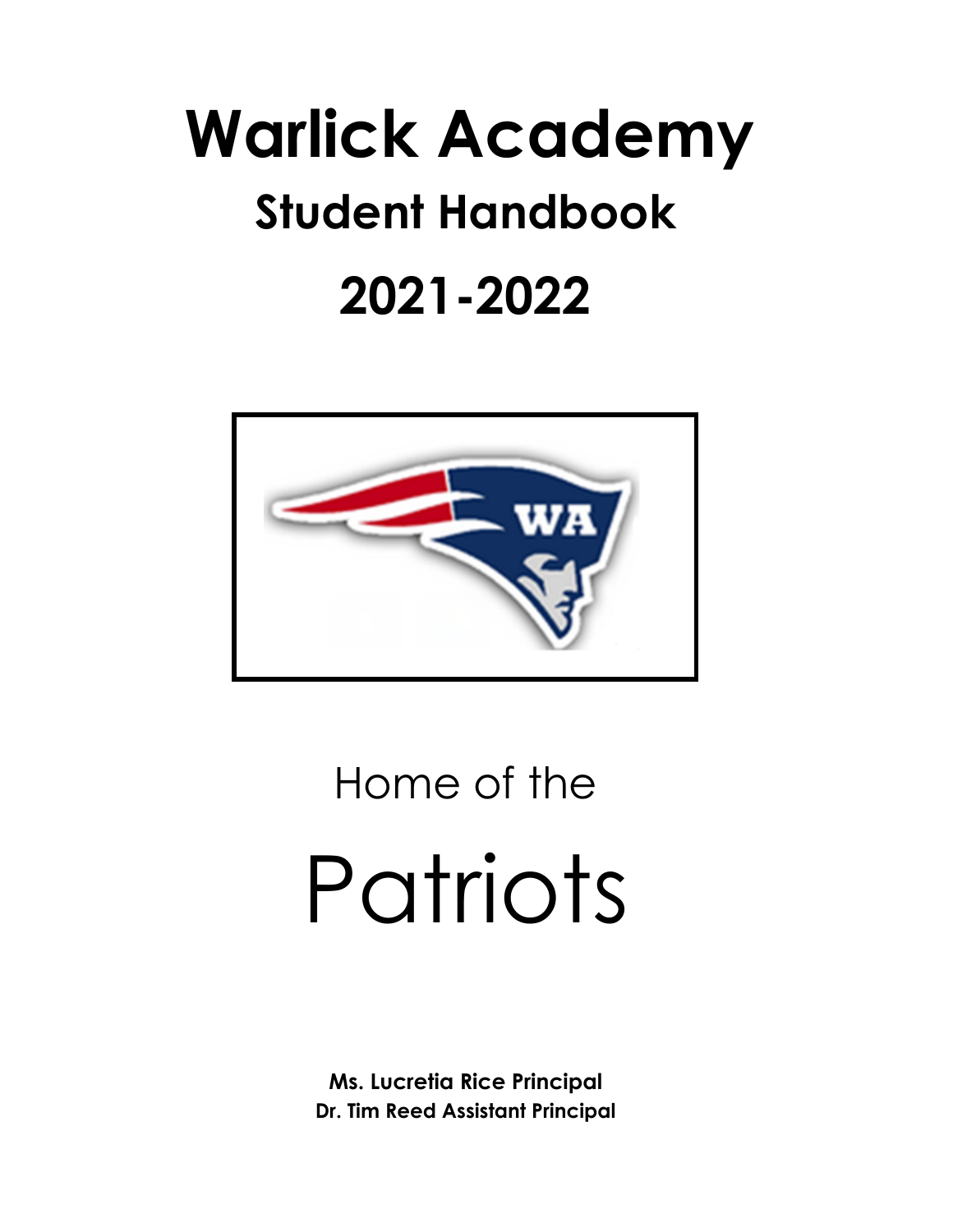Warlick Academy 1316 Spencer Mountain Road Gastonia, North Carolina, 28054



### A School Of Intervention And Opportunity

Dear Students:

Welcome to Warlick Academy – A school of intervention and opportunity! It is my pleasure to welcome you to a school that holds some of the best secrets for students' educational and personal success.

Our primary responsibility is to provide a positive quality program for building student academics, self confidence, social and behavioral growth opportunities that will maximize their potential. This responsibility is supported in our school's vision statement, "Warlick Academy aspires to create a safe and nurturing learning environment that is tailored to meet the individual social, emotional and academic needs of each student.." Today's world demands students who think critically and make good decisions. We assist by developing long-lasting relationships with students and families, spending time communicating student needs and finding resources to enhance day to day interactions with others. The students of Warlick Academy are provided with numerous opportunities to be challenged as they learn and grow through our many tiers of interventions and support services.

This Handbook provides a great deal of important information regarding our school expectations, as well as our policies and procedures. Please take time to read the handbook thoroughly and discuss this information with your family. Ask us questions if needed as it is important to build strong relationships between home and school to help promote the well-being of our students and their learning process.

The Gaston County Student Information Guide will be your next resource to find a wealth of information including the Student Code of Conduct. Reviewing and following the student code of conduct will be the first step to successfully achieving goals.

We are looking forward to building relationships with you and your family as you aspire to greatness. The Warlick Staff is excited to have you on our campus. Welcome to another exciting year of learning!

Sincerely,

Iucretia R. Pice

Lucretia Rice Principal

Safe, Responsible & Respectful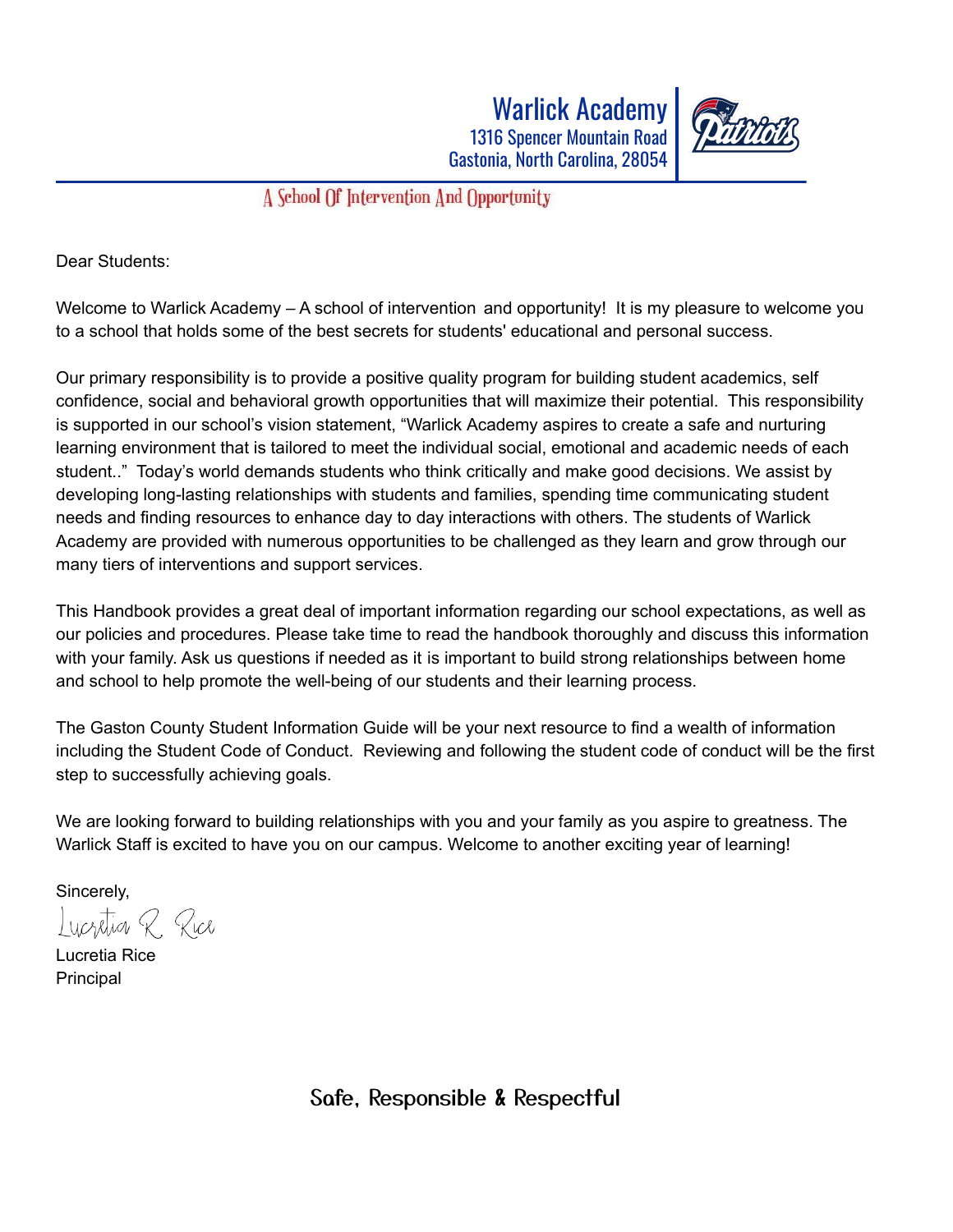# **Warlick Academy's Vision, Direction, and Beliefs**

# **Our Mission:**

Warlick Academy creates a safe and nurturing learning environment that is tailored to meet individual, social/emotional and academic needs.

# **Our Direction:**

Warlick Academy is striving to prepare students behaviorally and socially to be successful citizens.

# **Our Beliefs:**

*Warlick Academy Believes:*

- *All students have the potential to be successful and contributing members of society*
- *As professionals, our staff is committed to addressing and meeting students' needs*
- *We consistently provide a safe and orderly environment*

# **Our Goals:**

- *● Develop Relationships*
- *● Assist With Student Needs*
- *● Promote Student's Self-Worth*
- *● Build Student Confidence toward Warlick Instruction & Learning*
- *● Help Students Respond to Learning/Engagement*
- *● Reduce Student Inappropriate Behavior In/Out of School*
- *● Increase Grades and Attendance*
- *● Support families*
- *● Create Lifelong Success*

#### **IMPORTANT DATES**

| <b>Grading Period</b> | <b>Days</b> | <b>Dates</b>      | <b>Report Card</b><br><b>Distribution</b> | Interim<br>Reports* | Check-In $/$<br>Benchmark**<br><b>Window</b> | <b>Exams</b>    |
|-----------------------|-------------|-------------------|-------------------------------------------|---------------------|----------------------------------------------|-----------------|
| 1st Nine Weeks        | 41          | Aug. 23 - Oct. 20 | Oct. 28                                   | Sept. 20 - 24       | Sept. 20 - 24                                | Dec. 15 - 21    |
| 2nd Nine Weeks        | 40          | Oct. 21-Dec. 21   | Jan. 13                                   | Nov. 15 - 19        | Nov. 17 - 23                                 |                 |
| 3rd Nine Weeks        | 45          | Jan. 10-Mar. 16   | Mar. 24                                   | Feb. 7 - 11         | Feb. 14 - 18                                 | May 25 - Jun. 1 |
| 4th Nine Weeks        | 48          | Mar. 17-Jun. 1    | Mailed home during<br>workdays            | Arp. 11 - 14        | April 25 - 29                                |                 |

\*Interim Reports: Printed interim reports should be distributed to all students for the first grading period of each semester. Remaining interim reports should be distributed to students whose grade is below a C, or whose grades have dropped more than one letter grade.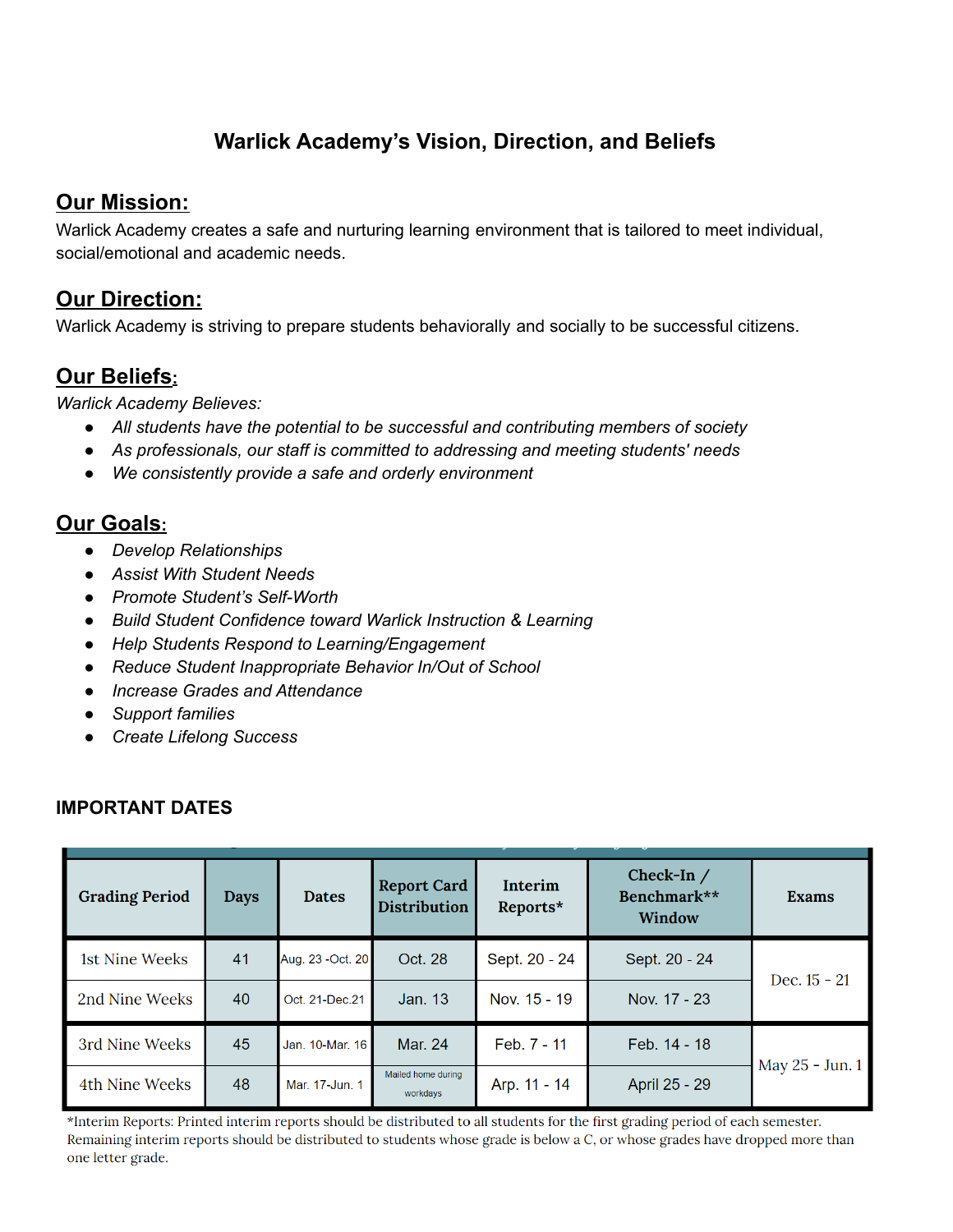# **Warlick Academy Guidelines for Students**

**METAL DETECTION –** Students will be called to the detector one student at a time. They will remove their mask, shoes, coat, belt, and jewelry and place items on the table. They will empty pockets when instructed to do so. They will walk through the detector and if an alarm/beep occurs, a second entrance through the detector will be required. If the alarm beeps a third time, students may be searched by appropriate officials (see GCS search protocol). Students will be refused entry into the building if they refuse to comply with staff directions and or do not pass security checks. A parent or guardian will be notified for next steps.

**PERMITTED ITEMS:** Eyeglasses, Lip Balm, House Key, up to \$5, books or homework

**MASK:** We are continuing to receive guidance on safety for students. Masks will be required to be worn at all times on the school bus. We will enter the 2021-22 school year with mask wearing by students and staff. This guidance is subject to change and at any time. In the case it does our students are expected to comply with the safety guidelines of our school and district.

**HALLWAY** – Students will walk quietly on the right side of the hallway at all times. There will be no physical contact including hugs, fist bumps, high-fives, handshakes, or gang signs.

**CLASS CHANGE** – Students will follow scheduled times in order to put away materials and remain seated until the teacher gives direction to change classes. All students must travel directly to the next class.

**THE CLASSROOM –** Each teacher will provide students with the guidelines that will make them successful in their room. The guidelines are created to make a safe and productive learning environment.

**LEAVING AND RE-ENTERING CLASS –** Students will travel with an adult at all times other than class change. Class change is monitored by all staff by visibly observing from the hallways.

**BATHROOM** – Students will be escorted by Warlick staff to the bathroom at all times. No more than three students will be allowed in the high school bathroom at any given time. Middle school bathrooms are single use. Students will remain quiet, flush the toilet and place any trash in the trash can. Students will wash hands and return to the hallway and wait while bathrooms are inspected by their escort.The escort and student will then return to the previous location together.

**BREAKFAST-** After metal detection, students will walk through the cafeteria securing their breakfast and take it to their Advisory/1st block classroom. Students will select options available for the day. Students may only receive one juice per state board food and nutrition guideline. Breakfast will be free this year.

**LUNCH-** Warlick Staff will call each class to the cafeteria at the appropriate time for lunch. After recieving their lunch students will line up based on the teachers instructions and return to class as a group. Students may only receive one juice with this meal per state board food and nutrition guideline. Lunch will be provided free of cost this year.

**ALA-CARTE-** These items will be offered beginning in September pending approval at Warlick.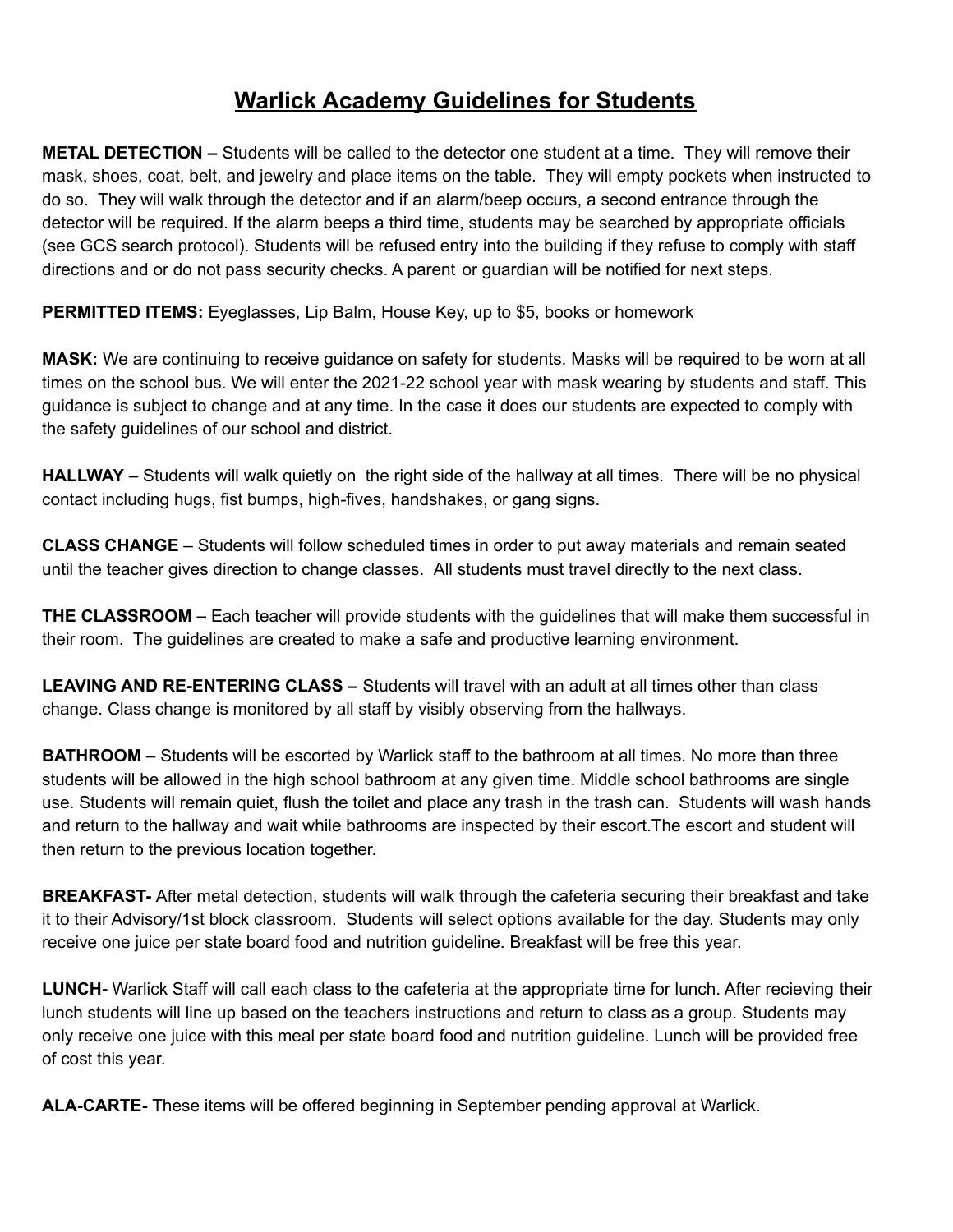# **WARLICK ARRIVAL/DISMISSAL PROCEDURES**

#### **BUS- Before bus transportation is provided, students and parents must read and sign the bus guidelines**.

School bus safety is a top priority with Gaston County Schools. In order to make the bus transportation system as safe as possible, parents should remind children of the following conduct and bus safety rules:

- Always obey your bus driver.
- Observe good conduct. Always talk quietly on the bus. Never scream.
- Be at your bus stop on time.
- Help keep the bus clean.
- Stay off the street when waiting for the bus.
- Stay in your seat until the bus comes to a complete stop.
- Don't play with the emergency door.
- Leave the bus only at the front of the door except in case of an emergency.
- Always keep hands, arms and head inside the bus.
- Never use drugs, tobacco, alcohol or profane language on the bus.
- Always use the handrail to get on and off the bus.
- Walk on the left side of the road facing traffic when going to the bus stop. Always stay well off the road.
- When approaching or leaving your bus, if you must cross the street, always cross in front of the bus where the driver can see you. Always make sure the bus has stopped and the stop signal is extended.
- Always occupy the seat assigned by the driver or principal.

#### **SCHOOL ENTRY**

#### **School Supervision begins at 8:20 a.m.**

**ARRIVAL -** All students will enter through the west entrance of the school (middle school side). Students will walk through the breezeway to begin the security/check in process.

**Car riders**- Students must be **dropped off** at the west entrance of the school.(middle school side)· Please follow instructions provided by the adult on duty. This individual is there to facilitate the safety of all students and adults.

**Bus riders**- All buses will drop off students on the west entrance of the school (Middle School side). Please follow instructions provided by the adult on duty. This individual is there to facilitate the safety of all students and adults.

**DEPARTURE -** If it is necessary for a student to leave school before 2:30 p.m. The parent/guardian must come to the office to check the student out. Upon being called to the office for dismissal, the student will be escorted from the classroom to the office. Before leaving,the student must be signed out in the office.

**Car riders -** Prior to dismissal, all car riders will be escorted to our pick-up location. Students are picked from the west entrance of the school nearest our smaller building.

**Bus riders -** All Buses will load on the High School Gym side**.** Front office will call each bus (one at a time). When the bus number is called, students will be dismissed from their 6th block class and follow hallway procedures.

School bus transportation is provided to all students who comply with the Gaston County Rules for Bus Riders. Students are expected to follow the directions of the bus driver and bus monitors at all times. Failure to follow the directions of any adult involved in bus supervision or the bus driver will result in student **discipline and quite possibly in the loss of bus riding privileges.**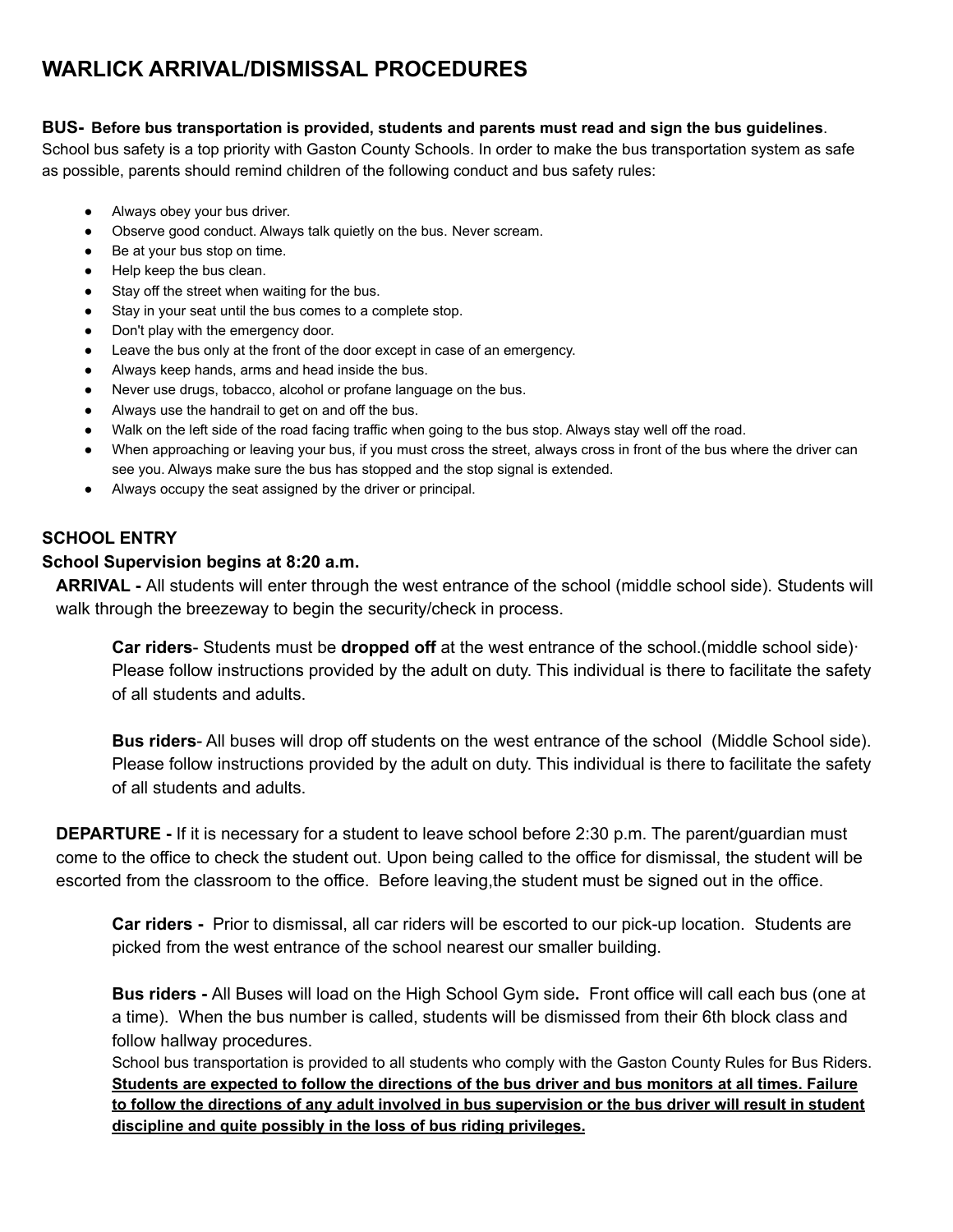### **GCS Board of Education ATTENDANCE POLICY**

Students and parents will find this policy in the Student Code of Conduct on pages 22-29. The school year is 180 days. Families will receive notification of absences at 3, 6, and 10 days. Our school Social Worker will contact you if your child's attendance interferes with their success at our school.

# *WARLICK ACADEMY adheres to the GCS STUDENT CODE of CONDUCT along with the following restrictions***:**

#### **ELECTRONIC DEVICES**

*All electronics, including headphones and cell phones, are prohibited at Warlick Academy!* Students bringing any electronic devices to school will be relieved of the item(s). If a student does not comply with this mandate, the device will be placed in the office and a parent/guardian will be required to pick the item up from the office.

#### **DRESS CODE**

Students are to comply with dress code expectations each day of school. Students who choose not to meet the dress code will not be permitted into their class Warlick Staff will call home for appropriate attire to be brought to the school.

Warlick Academy is an academic setting where respect and dignity are a priority. Each student is expected to maintain an appearance that is neither distracting to other students nor disruptive to the educational environment or the safe and healthy climate of schools. Teachers and administrators recognize that the responsibility for the dress and appearance of students rests with individual students and their parent(s)/guardian(s). The following restrictions on dress and appearance shall be enforced:

- Skirts, dresses and shorts of appropriate length are permitted. This translates to these items not being more than 4 inches above the top of the knee. Wearing leggings or tights under the clothing does not negate this policy.
- Leggings and other tight pants must be covered with a long top that reaches below their bottom.
- Midriff must be covered with clothing. Clothing with rips, tears, and/or holes above the knee is considered unacceptable for school.
- Pajamas and bedroom shoes are considered unacceptable for school.
- The wearing of hair combs and picks, hats, caps, bandanas, scarves, any type of headwear or sunglasses applies to males and females and is prohibited. These items brought to school will be confiscated and must be picked-up by parent.
- Jewelry is permitted with the exception of large, heavy chains, medallions or rosaries. No jewelry with spikes, gang signs or symbols, weapons, explicit language, and drug or alcohol symbols are allowed. All Jewelry must come off to go through metal detection. Limit the amount so as not to slow the metal detection process down.
- No style of clothing (or the manner in which it is worn) may expose undergarments or create a distraction or disturbance in school. Bra straps and bra backs are to be covered with clothing.
- Any clothing accessory considered to be a safety hazard is prohibited. · Any clothing that displays sexually explicit words or drawings, alcohol, drugs, weapons, drug or gang symbols are not allowed to be worn at Warlick Academy. No Chicago Bulls attire.
- Students are responsible for picking up any prohibited items brought to campus.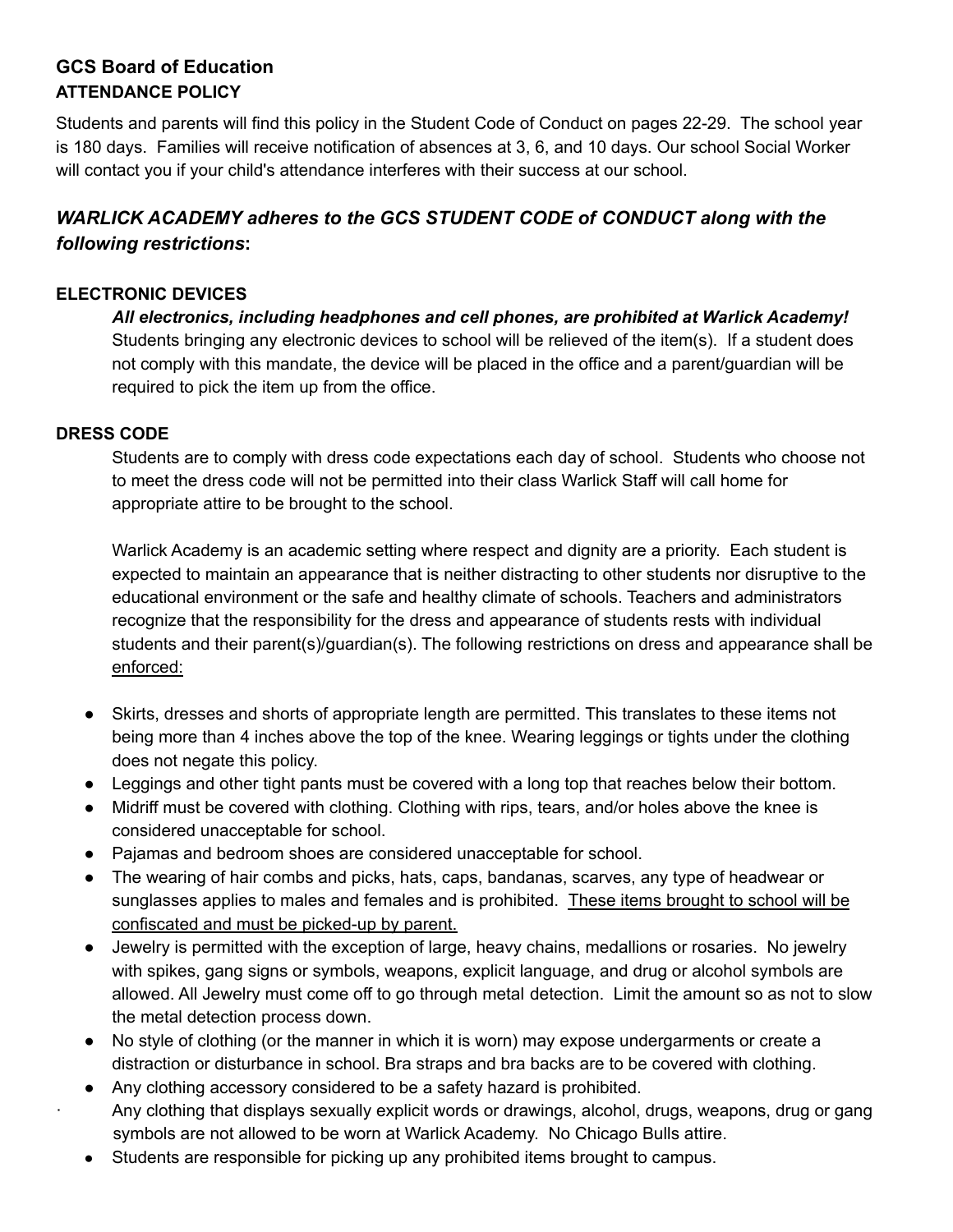# **SCHOOL'S RIGHT TO SEARCH**

- Desks or storage places provided for student use are, and remain at all times, property of the Gaston County Schools. These areas and the contents, therefore, are subject to a random search at any time, pursuant to school board policy.
- Warlick Academy conducts daily Metal Detection and frequently will conduct random classroom searches. This is a proactive effort to maintain a safe learning environment for all members of the Warlick Academy.
- Administrators are authorized to conduct reasonable inspection of school property or of students and items brought upon school grounds, including vehicles, when there is reasonable cause to believe that a student may be in possession of evidence that a law or a school rule has been violated. Contraband may be seized by administration.

# **COMPUTER USE POLICY**

Students are required to follow the computer use policy that is outlined in the Student Code of Conduct. Both students and parents have signed the GCS Responsible Use Policy for Internet use. Students who are found to be in violation of these policies, including visiting inappropriate websites, accessing blocked sites and visiting social networking websites such as (MySpace, Facebook, Instagram, FaceChat, and Twitter are subject to the following disciplinary actions:

- First violation-Verbal warning
- Second violation-Parent notification and conference with principal or principal designee
- Third violation-Suspension of internet use for 2 weeks
- Further violations will result in termination in internet and computer use and will also result in a 3 day suspension

### **CHEATING AND PLAGIARISM**

Academic infractions involving any form of deception will result in academic and possible disciplinary consequences. Use of a cell phone during a testing is considered deceptive. Cheating is defined as giving or receiving information on any material in a manner contrary to the teacher's instructions. Plagiarism is defined as stealing or passing off the ideas or words of another as one's own. Consequences when a student is caught cheating or plagiarizing:

- The student may receive a "zero" on the assignment or alternate assignment at teacher discretion
- The teacher will notify the parent/legal guardian
- Upon a 2<sup>nd</sup> occurrence, the student will be referred to an administrator for disciplinary action.

### **SCHOOL RELATED FUNCTIONS**

Students attending a school-related function will not be counted absent. School related functions are school field trips or school-initiated and scheduled activities. These students will be held responsible for making up missed work. The teacher will determine when work is to be made up. The student is responsible for finding out what assignments are due and completing them within the specified time period.

#### **SPORTS**

Students are not allowed to play sports for their home school while enrolled at Warlick Academy.